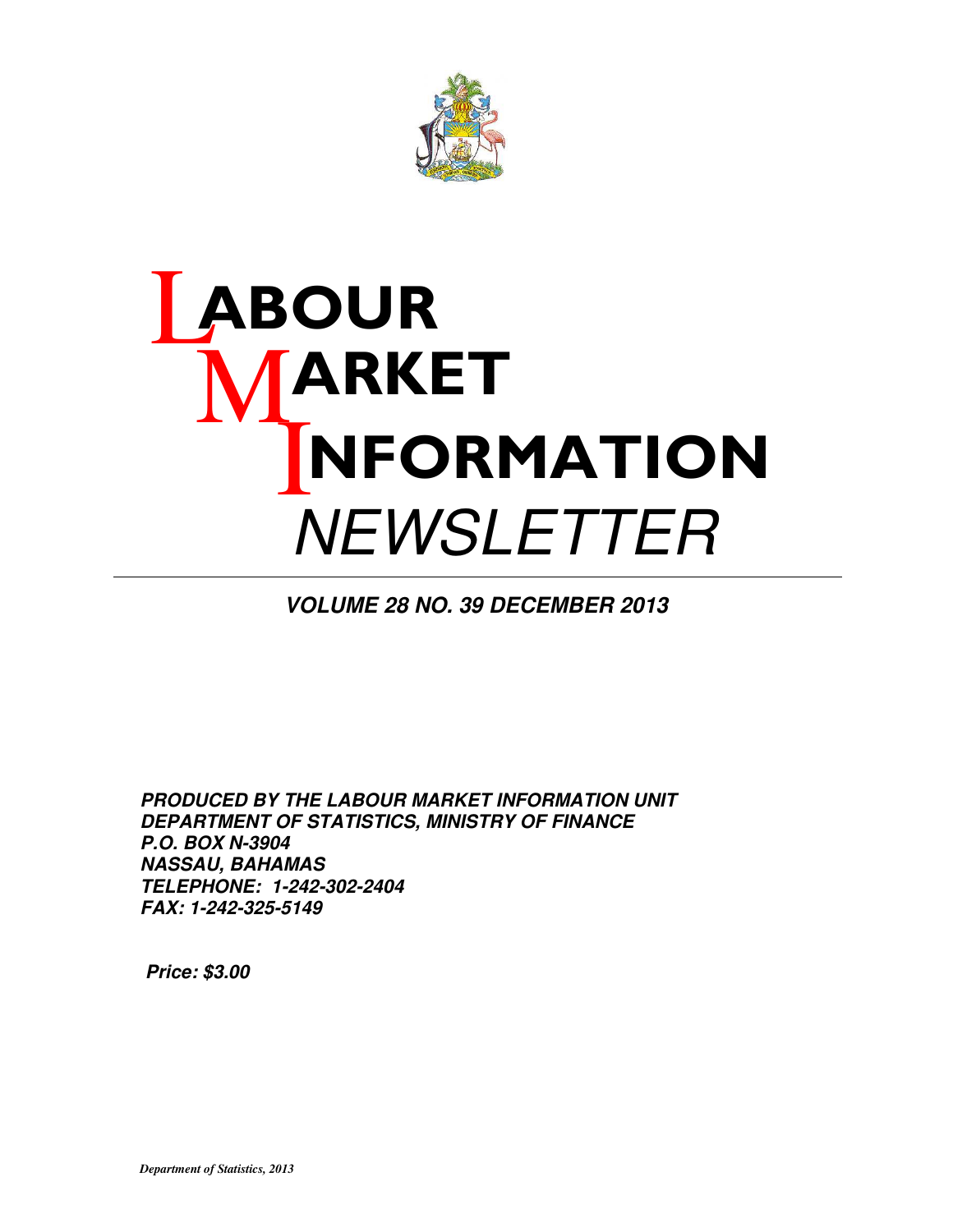## **SHORT-TERM BENEFIT CLAIMS BY DURATION AND EXPENDITURE FIRST, SECOND AND THIRD QUARTERS - 2013**

| <b>QUARTER</b>       | <b>BENEFIT TYPE</b>              | <b>NUMBER OF</b><br><b>CLAIMS</b><br>**AWARDED | <b>NUMBER OF</b><br><b>BENEFIT WEEKS</b><br>***PAID | <b>VALUE OF</b><br><b>CLAIMS PAID</b> |
|----------------------|----------------------------------|------------------------------------------------|-----------------------------------------------------|---------------------------------------|
|                      | <b>SICKNESS BENEFIT</b>          | 5,138                                          | 15,366                                              | 3,218,854                             |
|                      | <b>MATERNITY BENEFIT</b>         | 802                                            | 10,745                                              | 1,765,392                             |
|                      | <b>UNEMPLOYMENT BENEFIT****</b>  | 1,117                                          | 21,843                                              | 2,805,280                             |
| <b>FIRST QUARTER</b> | <b>FUNERAL BENEFIT*</b>          | 400                                            | N/A                                                 | 668,041                               |
|                      | <b>SICKNESS ASSISTANCE</b>       |                                                |                                                     |                                       |
|                      | <b>INDUSTRIAL INJURY BENEFIT</b> | 460                                            | 2,972                                               | 681,571                               |
|                      | Total:                           | 7,917                                          | 50,926                                              | $\overline{89}$ , 139, 138            |
|                      |                                  |                                                |                                                     |                                       |
|                      | <b>SICKNESS BENEFIT</b>          | 4,528                                          | 14,895                                              | 3,235,256                             |
|                      | <b>MATERNITY BENEFIT</b>         | 630                                            | 8,435                                               | 1,436,505                             |
| <b>SECOND</b>        | UNEMPLOYMENT BENEFIT****         | 1,313                                          | 17,471                                              | 2,882,287                             |
| <b>QUARTER</b>       | <b>FUNERAL BENEFIT*</b>          | 403                                            | N/A                                                 | 673,360                               |
|                      | <b>SICKNESS ASSISTANCE</b>       |                                                | 31                                                  | 1,302                                 |
|                      | <b>INDUSTRIAL INJURY BENEFIT</b> | 480                                            | 2,643                                               | 673,360                               |
|                      | Total:                           | 7,355                                          | 43,475                                              | \$8,902,070                           |
|                      | <b>SICKNESS BENEFIT</b>          | 4,274                                          | 13,271                                              | 3,143,316                             |
|                      | <b>MATERNITY BENEFIT</b>         | 868                                            | 10,906                                              | 1,592,227                             |
|                      | UNEMPLOYMENT BENEFIT****         | 1,548                                          | 15,318                                              | 2,462,051                             |
| <b>THIRD QUARTER</b> | <b>FUNERAL BENEFIT*</b>          | 389                                            | N/A                                                 | 649,889                               |
|                      | <b>SICKNESS ASSISTANCE</b>       | 1                                              | 4                                                   | 450                                   |
|                      | <b>INDUSTRIAL INJURY BENEFIT</b> | 550                                            | 2,856                                               | 649,889                               |
|                      | Total:                           | 7,630                                          | 42,355                                              | \$8,497,822                           |
|                      |                                  |                                                |                                                     |                                       |

\*Funeral benefit is a one time payment. It includes figures for Industrial Funeral.

\*\*Number of claims awarded represents the number of persons who submitted claims which were approved.

\*\*\*Number of benefit weeks paid is the number of weeks persons claimed for which they received payment. N/A - Not Applicable

\*\*\*\*Unemployment benefit payments started in May 2009 and are paid every two weeks for maximum of (13) weeks. Given that benefits are paid after each two week period has passed, the amount of benefits payments for the 2nd quarter does not include two weeks of benefits entitlement for that quarter. Benefit payments in the 3rd quarter include two (2) weeks of payments to the large number of initial claimants for two (2) weeks earned during the 2nd quarter.

**Source:** Actuarial and Research Services Department, The National Insurance Board.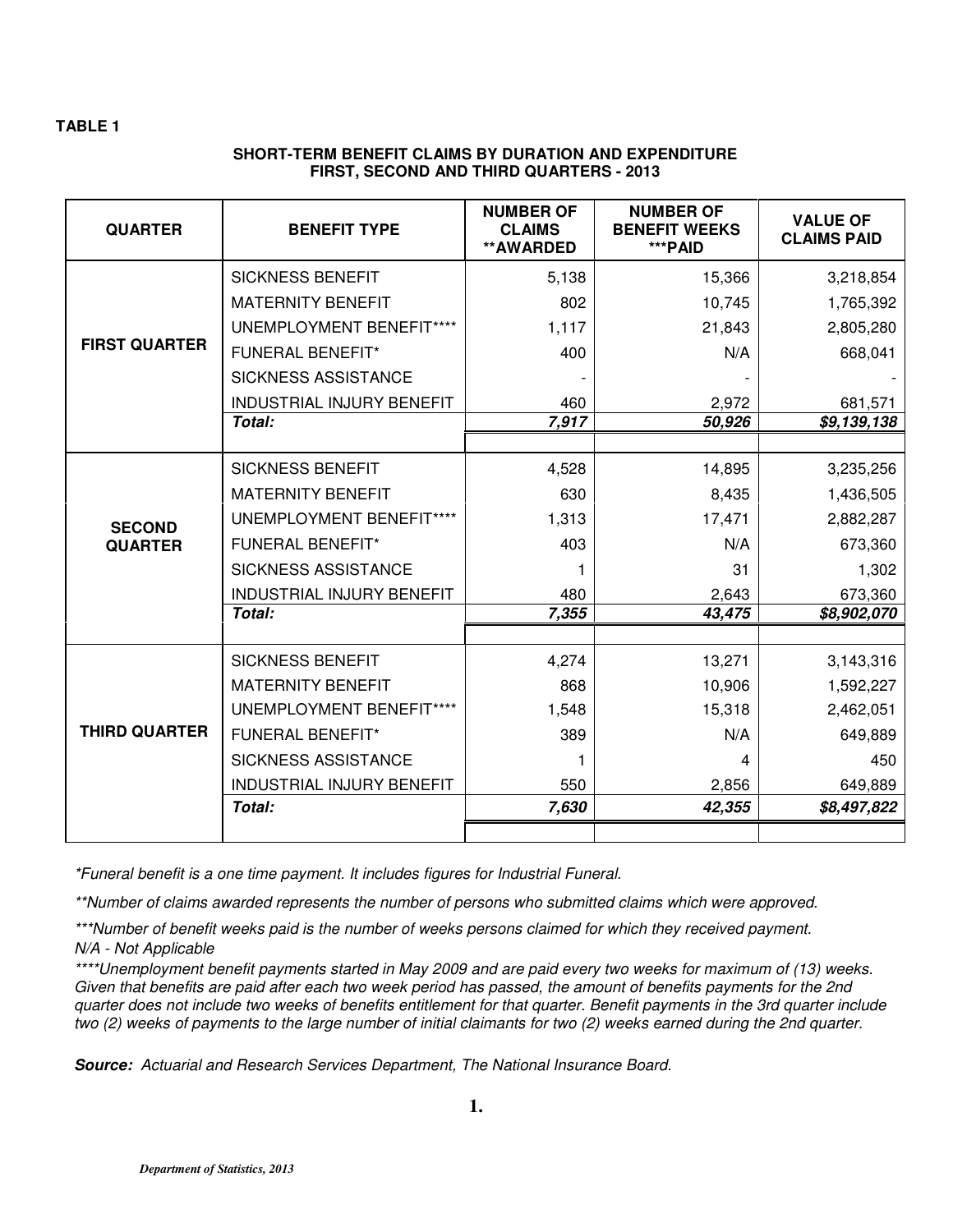## **CONTRIBUTIONS PAID TO THE NATIONAL INSURANCE BOARD FIRST, SECOND AND THIRD QUARTERS - 2013**

|                       | <b>EMPLOYERS</b> | <b>EMPLOYEES</b> | <b>SELF-</b><br><b>EMPLOYED</b> | <b>TOTAL</b>  |
|-----------------------|------------------|------------------|---------------------------------|---------------|
| <b>FIRST QUARTER</b>  | \$33,837,939     | \$22,008,106     | \$1,499,114                     | \$57,345,159  |
| <b>SECOND QUARTER</b> | \$32,113,784     | \$20,637,777     | \$1,655,504                     | \$54,407,064  |
| <b>THIRD QUARTER</b>  | \$33,557,662     | \$22,203,828     | \$1,285,717                     | \$57,047,207  |
| <b>TOTAL</b>          | \$99,509,385     | \$64,849,711     | \$4,440,335                     | \$168,799,430 |
|                       |                  |                  |                                 |               |

## **TABLE 3**

## **NATIONAL INSURANCE BENEFIT PAYMENTS FIRST, SECOND AND THIRD QUARTERS – 2013**

|                       | <b>SHORT-TERM</b><br><b>BENEFITS</b> | <b>INDUSTRIAL</b><br><b>BENEFITS*</b> | <b>LONG-TERM</b><br><b>BENEFITS**</b> | <b>TOTAL</b>  |
|-----------------------|--------------------------------------|---------------------------------------|---------------------------------------|---------------|
| <b>FIRST QUARTER</b>  | \$8,831,377                          | \$4,196,773                           | \$41,564,340                          | \$54,592,490  |
| <b>SECOND QUARTER</b> | \$8,520,180                          | \$3,289,045                           | \$42,664,322                          | \$54,473,547  |
| <b>THIRD QUARTER</b>  | \$8,236,692                          | \$4,438,541                           | \$42,238,518                          | \$54,913,751  |
| <b>TOTAL</b>          | \$25,588,249                         | \$11,924,359                          | \$126,467,180                         | \$163,979,788 |
|                       |                                      |                                       |                                       |               |

\*Industrial Benefits includes disablement benefits and grants, industrial death, injury benefits and medical care.

\*\*Long Term Benefits include retirement, invalidity and survivors' contributory pension, as well as old age invalidity and survivors; assistance pension.

**Source:** Actuarial and Research Services Department, The National Insurance Board.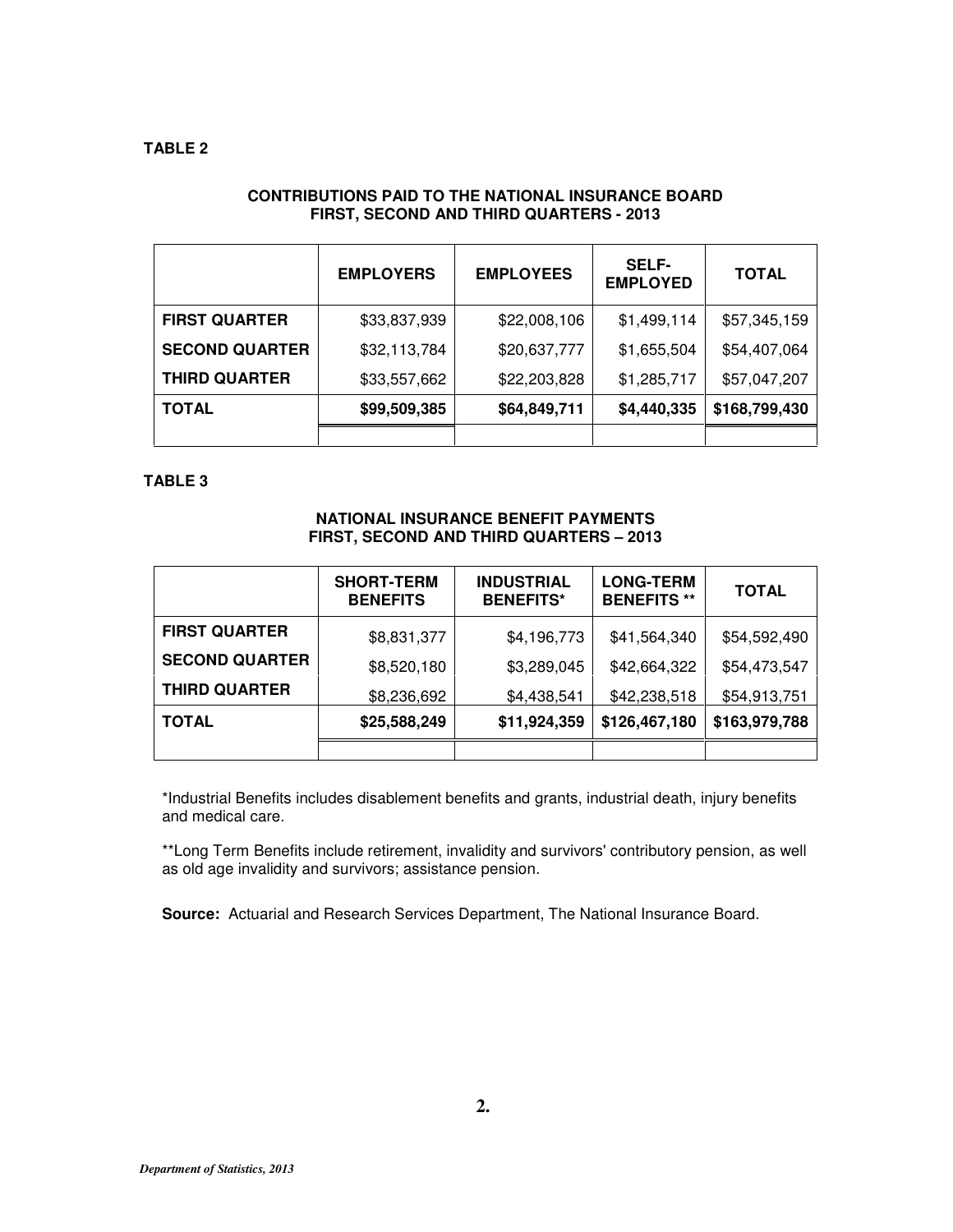## **THE LABOUR FORCE AND ITS COMPONENTS: 2013**

| ٠ |  |
|---|--|

| <b>SEX AND ISLAND</b> |              | <b>TOTAL</b><br><b>LABOUR</b><br><b>FORCE</b> | <b>EMPLOYED</b><br><b>LABOUR</b><br><b>FORCE</b> | <b>UNEMPLOYED</b><br><b>LABOUR</b><br><b>FORCE</b> | <b>LABOUR</b><br><b>FORCE</b><br>PARTICIPATION RATE | <b>UNEMPLOYMENT</b><br><b>RATE</b> |
|-----------------------|--------------|-----------------------------------------------|--------------------------------------------------|----------------------------------------------------|-----------------------------------------------------|------------------------------------|
| <b>ALL BAHAMAS</b>    | <b>TOTAL</b> | 195,660                                       | 163,995                                          | 31,665                                             | $72.7\%$                                            | $16.2\%$                           |
|                       | <b>WOMEN</b> | 96, 535                                       | 80,835                                           | 15,700                                             | 69.8%                                               | 16.3%                              |
|                       | <b>MEN</b>   | 99,125                                        | 83,160                                           | 15,965                                             | 76.1%                                               | 16.1%                              |
| <b>NEW PROVIDENCE</b> | <b>TOTAL</b> | 145,335                                       | 122,155                                          | 23,180                                             | 73.9%                                               | 15.9%                              |
|                       | <b>WOMEN</b> | 72,830                                        | 61,030                                           | 11,800                                             | 71.8%                                               | 16.2%                              |
|                       | <b>MEN</b>   | 72,505                                        | 61,125                                           | 11,380                                             | 77.9%                                               | 15.7%                              |
| <b>GRAND BAHAMA</b>   | <b>TOTAL</b> | 25,115                                        | 20,215                                           | 4,900                                              | 70.8%                                               | 19.5%                              |
|                       | <b>WOMEN</b> | 12,380                                        | 9,745                                            | 2,635                                              | 67.5%                                               | 21.3%                              |
|                       | <b>MEN</b>   | 12,735                                        | 10,470                                           | 2,265                                              | 75.6%                                               | 17.8%                              |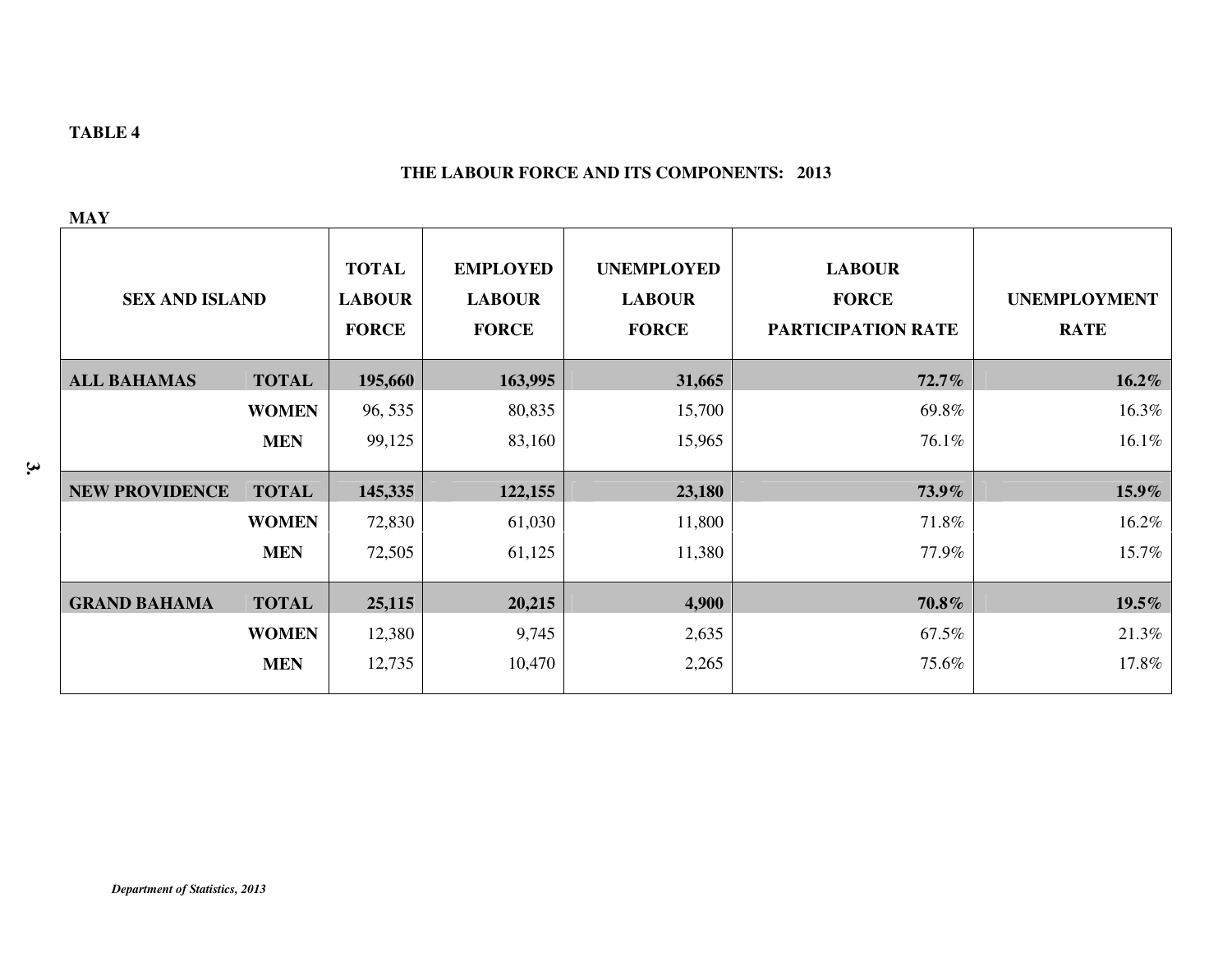## **KEY LABOUR FORCE STATISTICS2003-2009, 2011-2013**

| <b>ITEM</b>                                      | 2003    | 2004    | 2005    | 2006    | 2007    | 2008    | 2009    | 2011    | 2012    | 2013    |
|--------------------------------------------------|---------|---------|---------|---------|---------|---------|---------|---------|---------|---------|
| <b>TOTAL LABOUR FORCE</b>                        |         |         |         |         |         |         |         |         |         |         |
| <b>ALL BAHAMAS</b>                               | 173.795 | 176,330 | 178,705 | 180,255 | 186,105 | 191,595 | 184,020 | 190,445 | 191,455 | 195,660 |
| <b>NEW PROVIDENCE</b>                            | 123.380 | 125,385 | 128,630 | 127.090 | 131,105 | 135.735 | 131,245 | 134,090 | 136,485 | 145,335 |
| <b>GRAND BAHAMA</b>                              | 26,350  | 26,465  | 27,305  | 27,445  | 28,850  | 29,820  | 28,235  | 28,850  | 29,670  | 25,115  |
| <b>EMPLOYED LABOUR FORCE</b>                     |         |         |         |         |         |         |         |         |         |         |
| <b>ALL BAHAMAS</b>                               | 154,965 | 158,340 | 160,530 | 166,505 | 171,490 | 174,920 | 157,805 | 160,185 | 163,330 | 163,995 |
| <b>NEW PROVIDENCE</b>                            | 108.685 | 111.725 | 114.660 | 118.575 | 120.675 | 123,960 | 112,880 | 113.845 | 117.405 | 122,155 |
| <b>GRAND BAHAMA</b>                              | 24,050  | 24,000  | 24,305  | 25,155  | 26,310  | 27,125  | 23,310  | 22,735  | 24,525  | 20,215  |
| <b>UNEMPLOYED LABOUR FORCE</b>                   |         |         |         |         |         |         |         |         |         |         |
| <b>ALL BAHAMAS</b>                               | 18,830  | 17,990  | 18,175  | 13,750  | 14,615  | 16,675  | 26,215  | 30,260  | 28.125  | 31,665  |
| <b>NEW PROVIDENCE</b>                            | 14,695  | 13,660  | 13,970  | 8,515   | 10,430  | 11,775  | 18,365  | 20,245  | 19,080  | 23,180  |
| <b>GRAND BAHAMA</b>                              | 2.300   | 2,465   | 3,000   | 2,290   | 2,540   | 2.695   | 4,925   | 6,115   | 5,145   | 4,900   |
| <b>LABOUR FORCE PARTICIPATION</b><br><b>RATE</b> |         |         |         |         |         |         |         |         |         |         |
| <b>ALL BAHAMAS</b>                               | 76.5%   | 75.7%   | 76.3%   | 75.1%   | 76.2%   | 76.3%   | 73.4%   | 72.1%   | 72.3%   | 72.7%   |
| <b>NEW PROVIDENCE</b>                            | 78.0%   | 77.5%   | 77.5%   | 79.7%   | 77.1%   | 77.3%   | 74.0%   | 72.5%   | 73.6%   | 73.9%   |
| <b>GRAND BAHAMA</b>                              | 76.0%   | 74.7%   | 74.7%   | 74.6%   | 76.8%   | 76.9%   | 74.2%   | 71.5%   | 72.3%   | 70.8%   |
| <b>UNEMPLOYMENT RATE</b>                         |         |         |         |         |         |         |         |         |         |         |
| <b>ALL BAHAMAS</b>                               | 10.8%   | 10.2%   | 10.2%   | 7.6%    | 7.9%    | 8.7%    | 14.2%   | 15.9%   | 14.7%   | 16.2%   |
| <b>NEW PROVIDENCE</b>                            | 11.9%   | 10.9%   | 10.9%   | 6.7%    | 8.0%    | 8.7%    | 14.0%   | 15.1%   | 14.0%   | 15.9%   |
| <b>GRAND BAHAMA</b>                              | 8.7%    | 9.3%    | 11.0%   | 8.3%    | 8.8%    | 9.0%    | 17.4%   | 21.2%   | 17.3%   | 19.5%   |

LABOUR FORCE DATA ARE NOT AVAILABLE FOR THE YEARS 2000 & 2010 WHICH WERE CENSUS YEARS. THE CENSUS IS A<br>MAJOR NATIONAL PROJECT THEREFORE, NO OTHER HOUSHOLDS SURVEYS ARE UNDERTAKEN BY THE DEPARTMENT DURING THAT TIME.

#### **Note: This is information is that of the major survey which is more comprehensive and has a wider coverage than the survey taken in November.**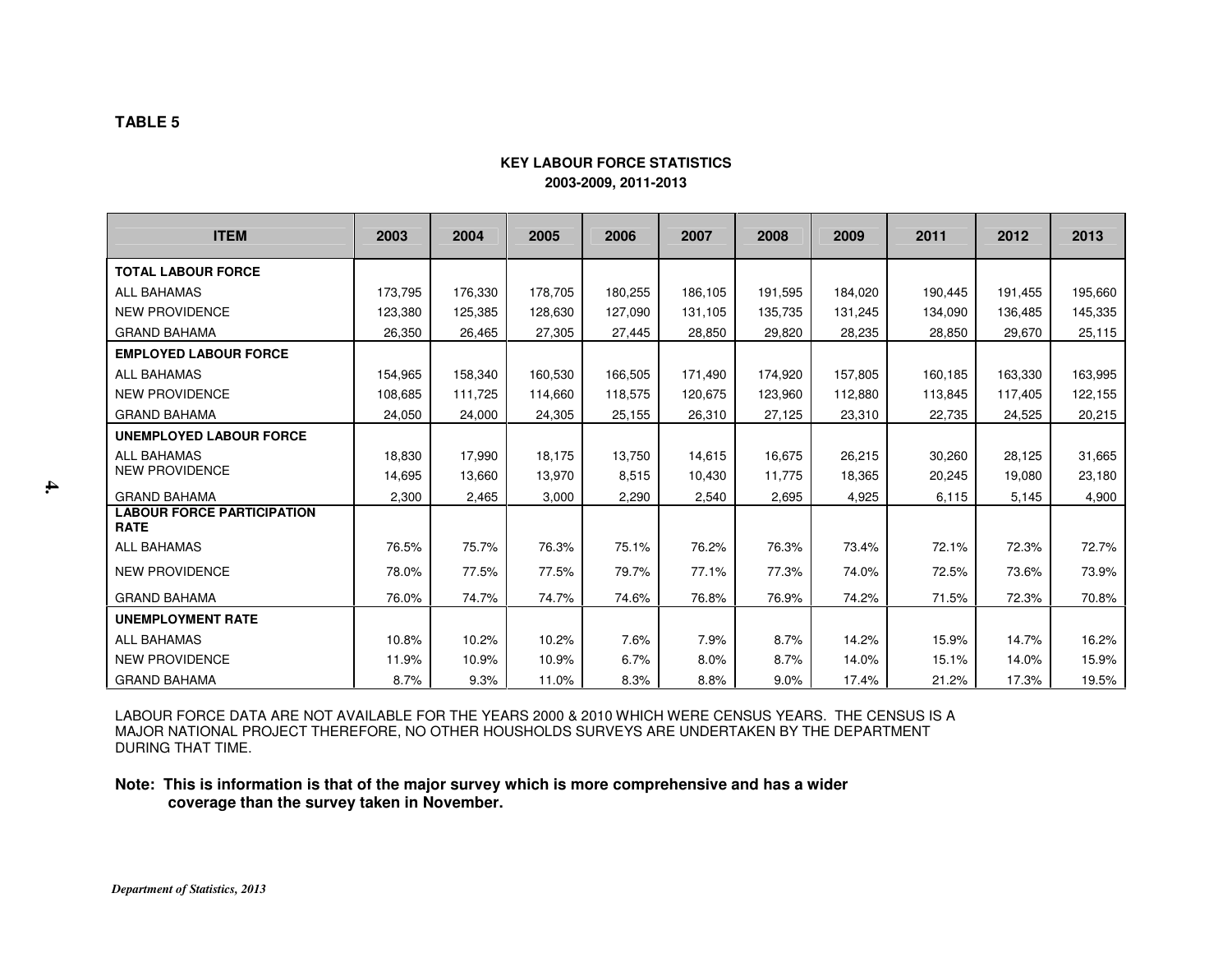# **THE COLLEGE OF THE BAHAMAS GRADUATES BY DIVISION AND SEX SCHOOL YEAR: 2012 - 2013**

| <b>DIVISION</b>                               | <b>MALE</b> | <b>FEMALE</b> | <b>TOTAL</b> |
|-----------------------------------------------|-------------|---------------|--------------|
| <b>BUSINESS</b>                               | 32          | 88            | 120          |
| <b>COMMUNICATION AND CREATIVE ARTS</b>        | 5           | 20            | 25           |
| CULINARY AND HOSPITALITY MANAGEMENT INSTITUTE | 12          | 34            | 46           |
| <b>EDUCATION</b>                              | 16          | 135           | 151          |
| NURSING AND ALLIED HEALTH PROFESSIONS         | 5           | 60            | 65           |
| <b>SCIENCES AND TECHNOLOGY</b>                | 38          | 41            | 79           |
| <b>SOCIAL SCIENCES</b>                        | 19          | 65            | 84           |
| <b>TOTAL</b>                                  | 127         | 443           | 570          |

**SOURCE:** College of The Bahamas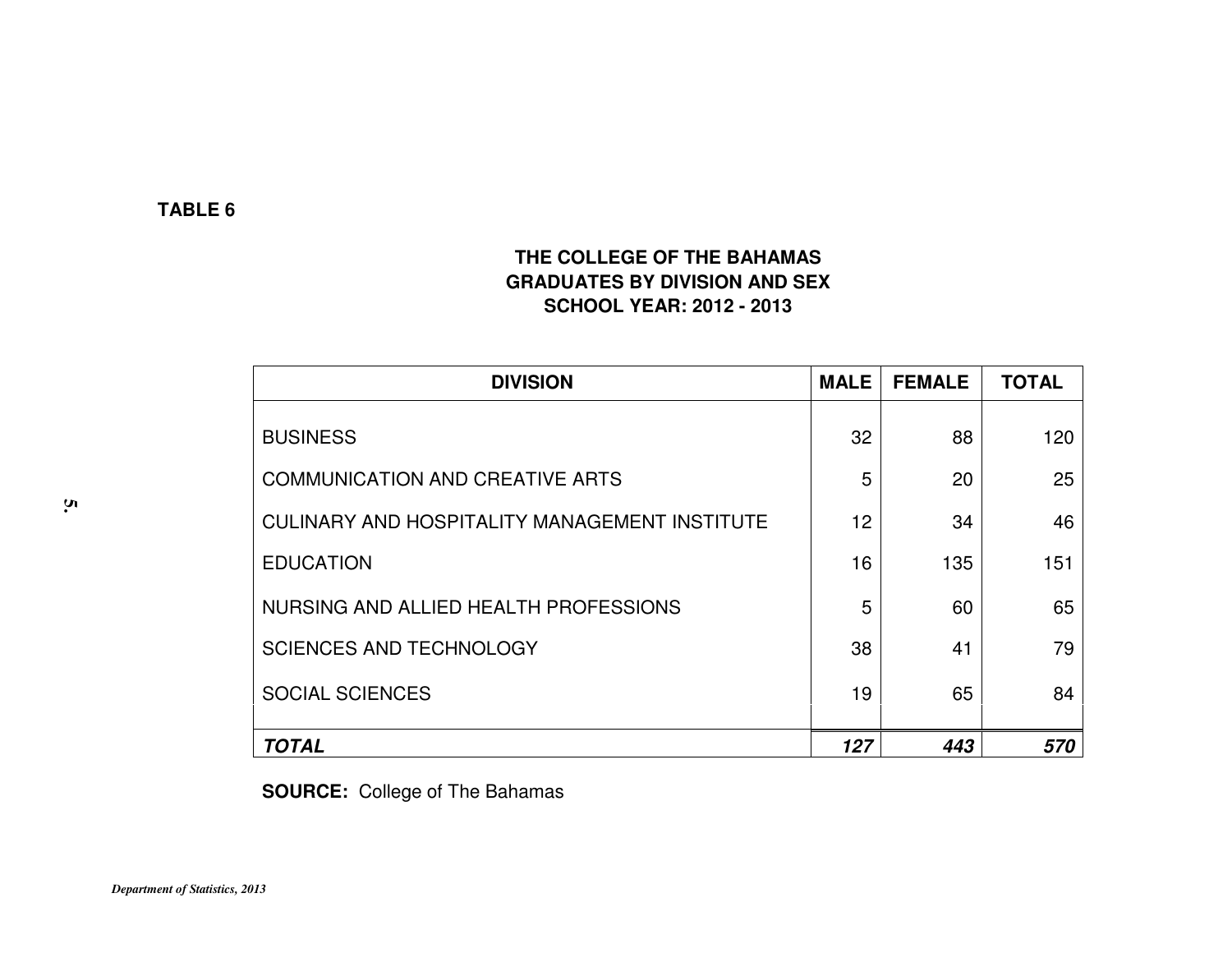# **THE BAHAMAS BAPTIST COMMUNITY COLLEGE AND BIBLE INSTITUTE GRADUATES BY PROGRAMME, DEGREE OR CERTIFICATE EARNED AND SEX SCHOOL YEAR: 2012 - 2013**

|                              |                                    | <b>SEX</b>     | <b>TOTAL</b>   |                 |
|------------------------------|------------------------------------|----------------|----------------|-----------------|
| <b>DEGREE/CERTIFICATE</b>    | <b>PROGRAMME</b>                   | <b>MALE</b>    | <b>FEMALE</b>  |                 |
| <b>ASSOCIATE OF ARTS</b>     |                                    |                |                |                 |
|                              | <b>ACCOUNTING</b>                  | 3              | 9              | 12 <sup>2</sup> |
|                              | <b>BIOLOGY/CHEMISTRY</b>           | $\Omega$       | $\overline{2}$ | 2               |
|                              | <b>BUSINESS MANAGEMENT</b>         |                | 4              | 5               |
|                              | <b>COMPUTER INFORMATION SYSTEM</b> |                | 3              | $\overline{4}$  |
|                              | <b>EARLY CHILDHOOD EDUCATION</b>   | 0              |                | 1               |
|                              | HUMAN RESOURCE MANAGEMENT          | 0              |                |                 |
|                              | <b>LAW AND CRIMINAL JUSTICE</b>    | $\overline{2}$ | 0              | $\overline{2}$  |
|                              | <b>OFFICE ADMINISTRATION</b>       | $\Omega$       | $\overline{2}$ | 2               |
|                              | PRIMARY EDUCATION                  | 0              | 6              | 6               |
|                              | PSYCHOLOGY/SOCIOLOGY               | $\Omega$       |                | 1               |
| <b>CERTIFICATE PROGRAMME</b> |                                    |                |                |                 |
|                              | PRE-SCHOOL AUXILIARY               | $\mathbf{0}$   | 11             | 11              |
|                              | <b>THEOLOGY</b>                    |                | 0              |                 |
| <b>TOTAL</b>                 |                                    | 8              | 40             | 48              |

**SOURCE:** The Bahamas Baptist Community College & Bible Institute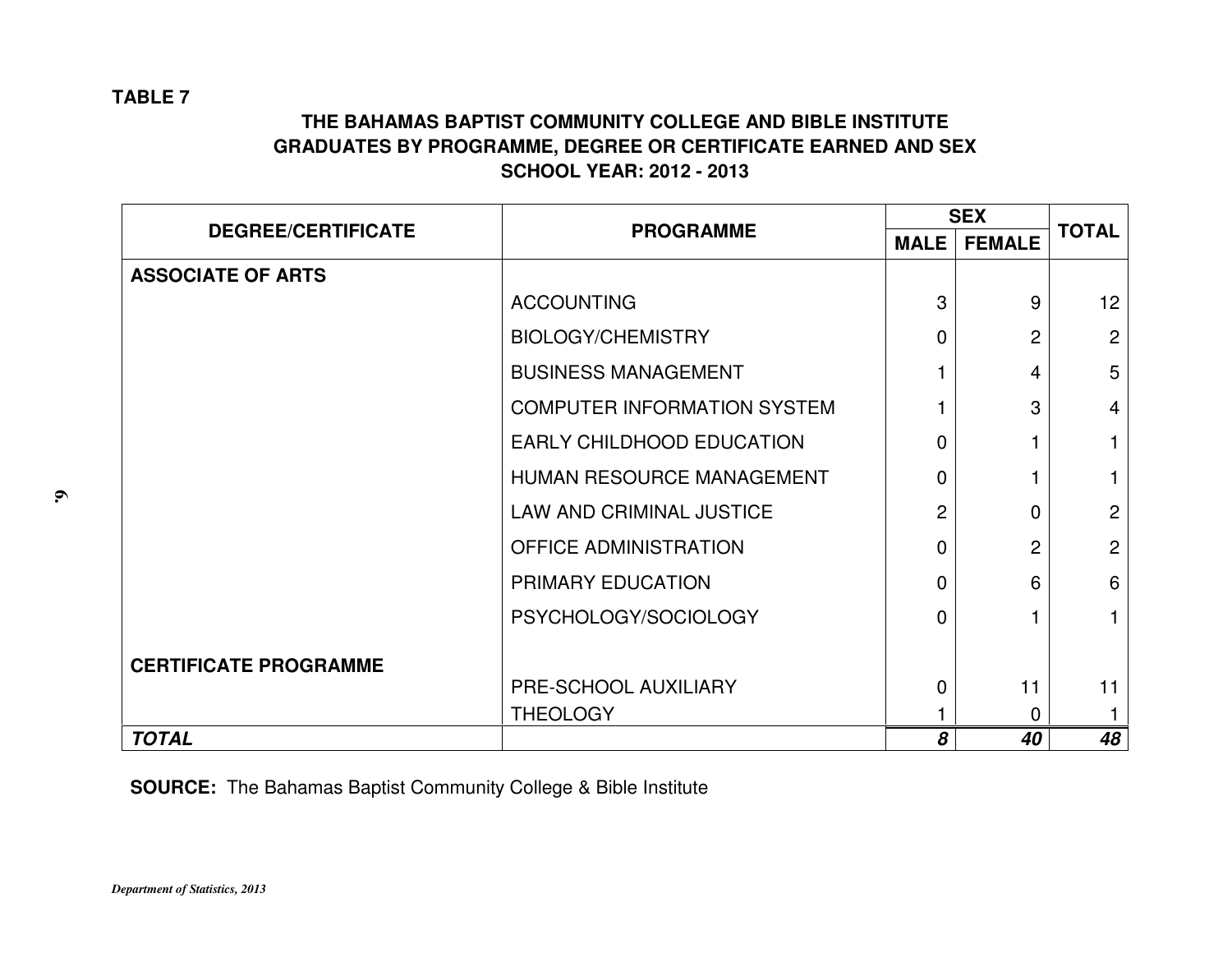## **BAHAMAS TECHNICAL AND VOCATIONAL INSTITUTE GRADUATES BY DIVISION AND SEX NEW PROVIDENCE SCHOOL YEAR: 2012-2013**

| <b>ASSOCIATE DEGREE</b><br><b>BUSINESS OFFICE TECHNOLOGY</b><br>3<br>1.<br>4<br>CONSTRUCTION TECHNOLOGY<br>4<br>0<br>4<br>INFORMATION TECHNOLOGY MANAGEMENT<br>3<br>3<br>6<br>IT MANAGEMENT SECURITY PLUS<br>$\overline{2}$<br>1.<br>1.<br>OFFICE ADMINISTRATION<br>35<br>35<br>0<br><b>DIPLOMA</b><br><b>COSMETOLOGY</b><br>20<br>21<br>1<br><b>FASHION DESIGN PRODUCTION II</b><br>$\overline{2}$<br>1.<br>1.<br><b>CERTIFICATE</b><br><b>AUTO MECHANICS</b><br>3<br>3<br>0<br><b>BARBERING</b><br>10 <sup>1</sup><br>6<br>4<br><b>BUSINESS TECHNOLOGY</b><br>$\mathbf{1}$<br>0<br>1.<br><b>CARPENTRY</b><br>6<br>6<br>0<br>16<br><b>COMPUTER REPAIR TECHNICIANS</b><br>7<br>9<br>COMPUTER SOFTWARE APPLICATIONS<br>2<br>$\overline{2}$<br>0<br>ELECTRICAL INSTALLATION<br>27<br>2<br>29<br>ELECTRONICS AND CABLE INSTALLATION<br>5<br>4<br>1.<br><b>ESTHETHICS</b><br>4<br>0<br>4<br>5<br><b>FASHION DESIGN PRODUCTION I</b><br>5<br>0<br>HEATING VENTILATION AND AIR CONDITIONING<br>$\overline{4}$<br>4<br>0<br>INFORMATION TECHNOLOGY SUPPORT SPECIALIST<br>3<br>2<br>1.<br>17<br><b>NAIL TECHNOLOGY</b><br>17<br>0<br><b>OFFICE ADMINISTRATION I</b><br>$\mathbf 1$<br>0<br>1.<br>OFFICE ADMINISTRATION SPECIALTY PROGRAMME<br>0<br>1.<br>OFFICE ASSISTANT<br>3<br>3<br>0<br>$\mathbf{2}$<br>OFFICE MANAGEMENT<br>2<br>0<br><b>PLUMBING</b><br>10 <sub>1</sub><br>9<br>2<br><b>WELDING</b><br>0<br>$\mathbf{2}$<br><b>TOTAL</b><br>82<br>116<br>198 | <b>DEGREE/DIPLOMA/CERTIFICATE</b> | <b>DIVISION</b> | <b>MALE</b> | <b>FEMALE</b> | <b>TOTAL</b> |
|------------------------------------------------------------------------------------------------------------------------------------------------------------------------------------------------------------------------------------------------------------------------------------------------------------------------------------------------------------------------------------------------------------------------------------------------------------------------------------------------------------------------------------------------------------------------------------------------------------------------------------------------------------------------------------------------------------------------------------------------------------------------------------------------------------------------------------------------------------------------------------------------------------------------------------------------------------------------------------------------------------------------------------------------------------------------------------------------------------------------------------------------------------------------------------------------------------------------------------------------------------------------------------------------------------------------------------------------------------------------------------------------------------------------------------------------------------|-----------------------------------|-----------------|-------------|---------------|--------------|
|                                                                                                                                                                                                                                                                                                                                                                                                                                                                                                                                                                                                                                                                                                                                                                                                                                                                                                                                                                                                                                                                                                                                                                                                                                                                                                                                                                                                                                                            |                                   |                 |             |               |              |
|                                                                                                                                                                                                                                                                                                                                                                                                                                                                                                                                                                                                                                                                                                                                                                                                                                                                                                                                                                                                                                                                                                                                                                                                                                                                                                                                                                                                                                                            |                                   |                 |             |               |              |
|                                                                                                                                                                                                                                                                                                                                                                                                                                                                                                                                                                                                                                                                                                                                                                                                                                                                                                                                                                                                                                                                                                                                                                                                                                                                                                                                                                                                                                                            |                                   |                 |             |               |              |
|                                                                                                                                                                                                                                                                                                                                                                                                                                                                                                                                                                                                                                                                                                                                                                                                                                                                                                                                                                                                                                                                                                                                                                                                                                                                                                                                                                                                                                                            |                                   |                 |             |               |              |
|                                                                                                                                                                                                                                                                                                                                                                                                                                                                                                                                                                                                                                                                                                                                                                                                                                                                                                                                                                                                                                                                                                                                                                                                                                                                                                                                                                                                                                                            |                                   |                 |             |               |              |
|                                                                                                                                                                                                                                                                                                                                                                                                                                                                                                                                                                                                                                                                                                                                                                                                                                                                                                                                                                                                                                                                                                                                                                                                                                                                                                                                                                                                                                                            |                                   |                 |             |               |              |
|                                                                                                                                                                                                                                                                                                                                                                                                                                                                                                                                                                                                                                                                                                                                                                                                                                                                                                                                                                                                                                                                                                                                                                                                                                                                                                                                                                                                                                                            |                                   |                 |             |               |              |
|                                                                                                                                                                                                                                                                                                                                                                                                                                                                                                                                                                                                                                                                                                                                                                                                                                                                                                                                                                                                                                                                                                                                                                                                                                                                                                                                                                                                                                                            |                                   |                 |             |               |              |
|                                                                                                                                                                                                                                                                                                                                                                                                                                                                                                                                                                                                                                                                                                                                                                                                                                                                                                                                                                                                                                                                                                                                                                                                                                                                                                                                                                                                                                                            |                                   |                 |             |               |              |
|                                                                                                                                                                                                                                                                                                                                                                                                                                                                                                                                                                                                                                                                                                                                                                                                                                                                                                                                                                                                                                                                                                                                                                                                                                                                                                                                                                                                                                                            |                                   |                 |             |               |              |
|                                                                                                                                                                                                                                                                                                                                                                                                                                                                                                                                                                                                                                                                                                                                                                                                                                                                                                                                                                                                                                                                                                                                                                                                                                                                                                                                                                                                                                                            |                                   |                 |             |               |              |
|                                                                                                                                                                                                                                                                                                                                                                                                                                                                                                                                                                                                                                                                                                                                                                                                                                                                                                                                                                                                                                                                                                                                                                                                                                                                                                                                                                                                                                                            |                                   |                 |             |               |              |
|                                                                                                                                                                                                                                                                                                                                                                                                                                                                                                                                                                                                                                                                                                                                                                                                                                                                                                                                                                                                                                                                                                                                                                                                                                                                                                                                                                                                                                                            |                                   |                 |             |               |              |
|                                                                                                                                                                                                                                                                                                                                                                                                                                                                                                                                                                                                                                                                                                                                                                                                                                                                                                                                                                                                                                                                                                                                                                                                                                                                                                                                                                                                                                                            |                                   |                 |             |               |              |
|                                                                                                                                                                                                                                                                                                                                                                                                                                                                                                                                                                                                                                                                                                                                                                                                                                                                                                                                                                                                                                                                                                                                                                                                                                                                                                                                                                                                                                                            |                                   |                 |             |               |              |
|                                                                                                                                                                                                                                                                                                                                                                                                                                                                                                                                                                                                                                                                                                                                                                                                                                                                                                                                                                                                                                                                                                                                                                                                                                                                                                                                                                                                                                                            |                                   |                 |             |               |              |
|                                                                                                                                                                                                                                                                                                                                                                                                                                                                                                                                                                                                                                                                                                                                                                                                                                                                                                                                                                                                                                                                                                                                                                                                                                                                                                                                                                                                                                                            |                                   |                 |             |               |              |
|                                                                                                                                                                                                                                                                                                                                                                                                                                                                                                                                                                                                                                                                                                                                                                                                                                                                                                                                                                                                                                                                                                                                                                                                                                                                                                                                                                                                                                                            |                                   |                 |             |               |              |
|                                                                                                                                                                                                                                                                                                                                                                                                                                                                                                                                                                                                                                                                                                                                                                                                                                                                                                                                                                                                                                                                                                                                                                                                                                                                                                                                                                                                                                                            |                                   |                 |             |               |              |
|                                                                                                                                                                                                                                                                                                                                                                                                                                                                                                                                                                                                                                                                                                                                                                                                                                                                                                                                                                                                                                                                                                                                                                                                                                                                                                                                                                                                                                                            |                                   |                 |             |               |              |
|                                                                                                                                                                                                                                                                                                                                                                                                                                                                                                                                                                                                                                                                                                                                                                                                                                                                                                                                                                                                                                                                                                                                                                                                                                                                                                                                                                                                                                                            |                                   |                 |             |               |              |
|                                                                                                                                                                                                                                                                                                                                                                                                                                                                                                                                                                                                                                                                                                                                                                                                                                                                                                                                                                                                                                                                                                                                                                                                                                                                                                                                                                                                                                                            |                                   |                 |             |               |              |
|                                                                                                                                                                                                                                                                                                                                                                                                                                                                                                                                                                                                                                                                                                                                                                                                                                                                                                                                                                                                                                                                                                                                                                                                                                                                                                                                                                                                                                                            |                                   |                 |             |               |              |
|                                                                                                                                                                                                                                                                                                                                                                                                                                                                                                                                                                                                                                                                                                                                                                                                                                                                                                                                                                                                                                                                                                                                                                                                                                                                                                                                                                                                                                                            |                                   |                 |             |               |              |
|                                                                                                                                                                                                                                                                                                                                                                                                                                                                                                                                                                                                                                                                                                                                                                                                                                                                                                                                                                                                                                                                                                                                                                                                                                                                                                                                                                                                                                                            |                                   |                 |             |               |              |
|                                                                                                                                                                                                                                                                                                                                                                                                                                                                                                                                                                                                                                                                                                                                                                                                                                                                                                                                                                                                                                                                                                                                                                                                                                                                                                                                                                                                                                                            |                                   |                 |             |               |              |
|                                                                                                                                                                                                                                                                                                                                                                                                                                                                                                                                                                                                                                                                                                                                                                                                                                                                                                                                                                                                                                                                                                                                                                                                                                                                                                                                                                                                                                                            |                                   |                 |             |               |              |
|                                                                                                                                                                                                                                                                                                                                                                                                                                                                                                                                                                                                                                                                                                                                                                                                                                                                                                                                                                                                                                                                                                                                                                                                                                                                                                                                                                                                                                                            |                                   |                 |             |               |              |

**Source: Bahamas Technical And Vocational Institute**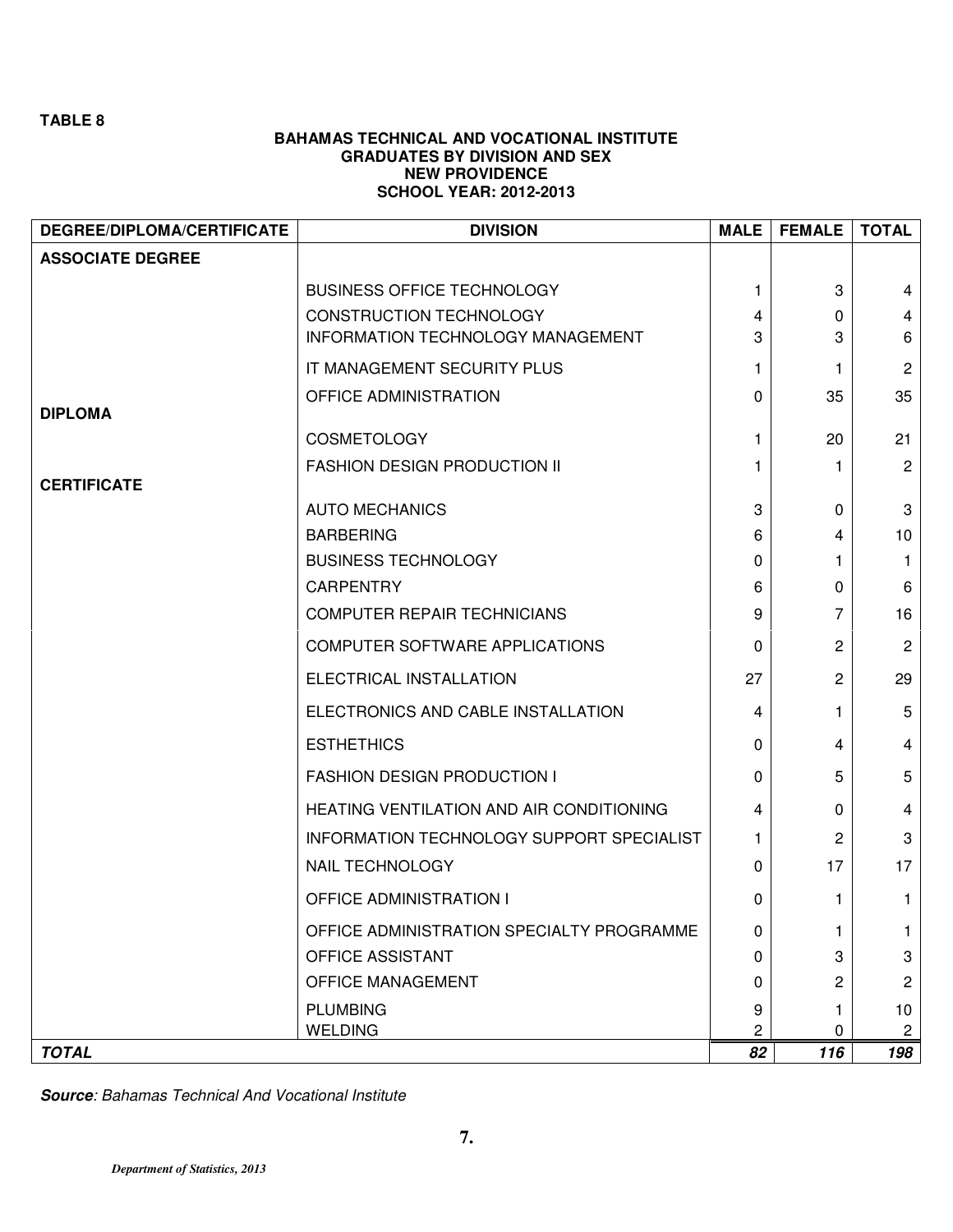|                                        |                                | <b>Number</b>           |                         |                  |                      |                     | 2013                |                        |                   |                    |                   |                              |
|----------------------------------------|--------------------------------|-------------------------|-------------------------|------------------|----------------------|---------------------|---------------------|------------------------|-------------------|--------------------|-------------------|------------------------------|
| <b>Courses</b>                         | <b>Sex</b>                     | <b>Entered</b>          | <b>Number Sat</b>       |                  |                      |                     |                     | <b>Grades Attained</b> |                   |                    |                   |                              |
|                                        |                                |                         |                         | <b>Grade A</b>   | Grade $\overline{B}$ | <b>Grade C</b>      | <b>Grade D</b>      | <b>Grade E</b>         | <b>Grade F</b>    | <b>Grade G</b>     | <b>Grade U</b>    | <b>ABS</b>                   |
| <b>Science</b>                         |                                |                         |                         |                  |                      |                     |                     |                        |                   |                    |                   |                              |
| <b>Mathematics</b>                     | Male<br>Female<br><b>Total</b> | 2,192<br>3,016<br>5,208 | 1,997<br>2,733<br>4,730 | 73<br>115<br>188 | 62<br>93<br>155      | 418<br>605<br>1,023 | 281<br>410<br>691   | 279<br>432<br>711      | 291<br>371<br>662 | 322<br>388<br>710  | 271<br>319<br>590 | 195<br>283<br>478            |
| <b>Biology</b>                         | Male<br>Female<br><b>Total</b> | 1,362<br>2,004<br>3,366 | 1,200<br>1,850<br>3,050 | 34<br>78<br>112  | 55<br>88<br>143      | 386<br>592<br>978   | 205<br>347<br>552   | 199<br>294<br>493      | 187<br>251<br>438 | 92<br>142<br>234   | 42<br>58<br>100   | 162<br>154<br>316            |
| <b>Chemistry</b>                       | Male<br>Female<br><b>Total</b> | 268<br>499<br>767       | 249<br>476<br>725       | 20<br>31<br>51   | 22<br>61<br>83       | 142<br>241<br>383   | 37<br>71<br>108     | 16<br>41<br>57         | 8<br>23<br>31     | 4<br>8<br>12       | 0<br>0<br>0       | 19<br>23<br>42               |
| <b>Combined Science</b>                | Male<br>Female<br><b>Total</b> | 221<br>370<br>591       | 199<br>354<br>553       | 5<br>20<br>25    | 17<br>33<br>50       | 91<br>141<br>232    | 31<br>55<br>86      | 32<br>51<br>83         | 9<br>36<br>45     | 8<br>14<br>22      | 6<br>4<br>10      | 22<br>16<br>38               |
| <b>Physics</b>                         | Male<br>Female<br><b>Total</b> | 342<br>374<br>716       | 329<br>365<br>694       | 43<br>51<br>94   | 43<br>65<br>108      | 116<br>109<br>225   | 65<br>67<br>132     | 44<br>51<br>95         | 16<br>20<br>36    | $\frac{2}{2}$<br>4 | 0<br>0<br>0       | 13<br>$\boldsymbol{9}$<br>22 |
| Languages<br><b>English Literature</b> | Male<br>Female<br><b>Total</b> | 505<br>897<br>1,402     | 443<br>828<br>1,271     | 6<br>27<br>33    | 65<br>182<br>247     | 185<br>309<br>494   | 139<br>249<br>388   | 38<br>54<br>92         | 8<br>6<br>14      | 2<br>3             | 0<br>0<br>0       | 62<br>69<br>131              |
| <b>English Language</b>                | Male<br>Female<br><b>Total</b> | 2,400<br>3,321<br>5,721 | 2,188<br>3,078<br>5,266 | 44<br>147<br>191 | 110<br>243<br>353    | 579<br>967<br>1,546 | 659<br>921<br>1,580 | 448<br>517<br>965      | 227<br>200<br>427 | 95<br>69<br>164    | 26<br>14<br>40    | 212<br>243<br>455            |

## **RESULTS OF STANDARD EXAMINATION BAHAMAS GENERAL CERTIFICATE OF SECONDARY EDUCATION (B.G.C.S.E.) BY SUBJECT AND SEX: ALL BAHAMAS - 2013**

 **U = Unclassified ABS = Absent** 

**Source:** Examination and Assessment Division, Ministry of Education.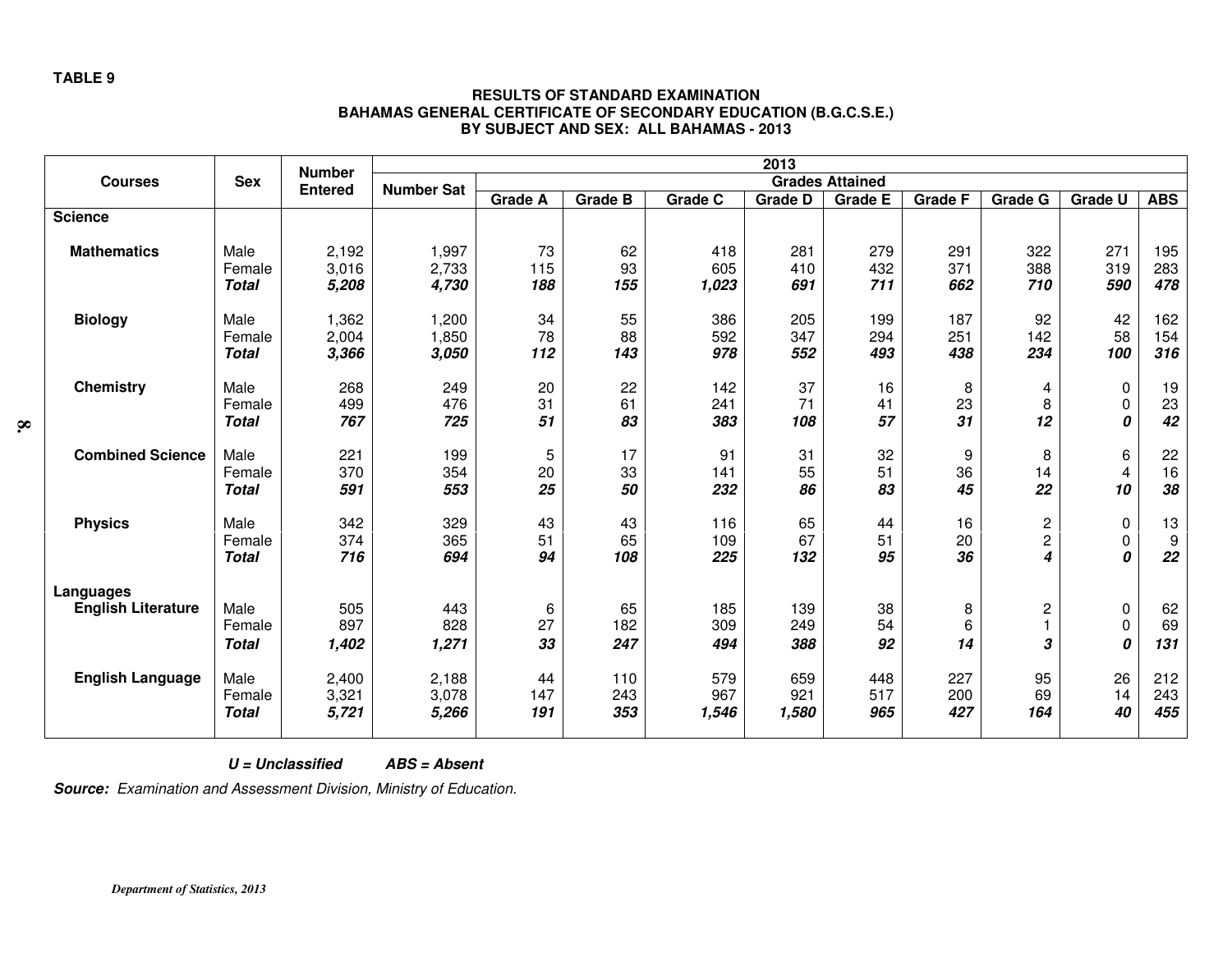|                          |                                | <b>Number</b>         | 2013                  |                   |                   |                   |                                   |                    |                                                                           |                          |                                         |                        |
|--------------------------|--------------------------------|-----------------------|-----------------------|-------------------|-------------------|-------------------|-----------------------------------|--------------------|---------------------------------------------------------------------------|--------------------------|-----------------------------------------|------------------------|
| <b>Courses</b>           | <b>Sex</b>                     | <b>Entered</b>        | <b>Number</b>         |                   |                   |                   | <b>Grades Attained</b>            |                    |                                                                           |                          |                                         |                        |
|                          |                                |                       | Sat                   | <b>Grade A</b>    | <b>Grade B</b>    | Grade C           | <b>Grade D</b>                    | <b>Grade E</b>     | <b>Grade F</b>                                                            | Grade G                  | <b>Grade U</b>                          | <b>ABS</b>             |
| <b>French</b>            | Male<br>Female<br><b>Total</b> | 105<br>211<br>316     | 98<br>199<br>297      | 9<br>21<br>30     | 23<br>36<br>59    | 25<br>64<br>89    | 24<br>46<br>70                    | 9<br>25<br>34      | 5<br>6<br>11                                                              | 3<br>4                   | $\pmb{0}$<br>0<br>0                     | 7<br>12<br>19          |
| Spanish                  | Male<br>Female<br><b>Total</b> | 378<br>759<br>1,137   | 335<br>689<br>1,024   | 36<br>77<br>113   | 79<br>172<br>251  | 132<br>266<br>398 | 58<br>133<br>191                  | 21<br>30<br>51     | $\mathbf 5$<br>9<br>14                                                    | 4<br>$\overline{c}$<br>6 | $\pmb{0}$<br>$\pmb{0}$<br>0             | 43<br>70<br>113        |
| Art & Design - A         | Male<br>Female<br><b>Total</b> | 197<br>172<br>369     | 164<br>146<br>310     | 13<br>17<br>30    | 26<br>39<br>65    | 66<br>63<br>129   | 40<br>23<br>63                    | 16<br>4<br>20      | $\overline{\mathbf{c}}$<br>$\mathsf{O}\xspace$<br>$\overline{\mathbf{c}}$ | 1<br>0                   | 0<br>$\pmb{0}$<br>0                     | 33<br>26<br>59         |
| Art & Design - B         | Male<br>Female<br><b>Total</b> | 205<br>303<br>508     | 169<br>265<br>434     | 17<br>63<br>80    | 47<br>84<br>131   | 56<br>74<br>130   | 36<br>37<br>73                    | 6<br>6<br>12       | $\boldsymbol{2}$                                                          | 6<br>0<br>6              | $\pmb{0}$<br>0<br>0                     | 36<br>38<br>74         |
| Art & Design - C         | Male<br>Female<br><b>Total</b> | 30<br>19<br>49        | 24<br>14<br>38        | 0<br>$\mathbf{1}$ | 4<br>6<br>10      | 10<br>3<br>13     | 6<br>$\overline{\mathbf{c}}$<br>8 | 3<br>$\frac{2}{5}$ | 0<br>$\mathbf{1}$                                                         | 0<br>0<br>0              | 0<br>0<br>0                             | 6<br>$\mathbf 5$<br>11 |
| <b>Social Science</b>    |                                |                       |                       |                   |                   |                   |                                   |                    |                                                                           |                          |                                         |                        |
| <b>History</b>           | Male<br>Female<br><b>Total</b> | 430<br>737<br>1,167   | 345<br>660<br>1,005   | 72<br>159<br>231  | 55<br>125<br>180  | 67<br>102<br>169  | 67<br>140<br>207                  | 52<br>71<br>123    | 23<br>45<br>68                                                            | 8<br>13<br>21            | $\mathbf 1$<br>5<br>6                   | 85<br>77<br>162        |
| <b>Religious Studies</b> | Male<br>Female<br><b>Total</b> | 943<br>1,527<br>2,470 | 822<br>1,395<br>2,217 | 65<br>195<br>260  | 162<br>388<br>550 | 211<br>375<br>586 | 214<br>269<br>483                 | 106<br>111<br>217  | 46<br>46<br>92                                                            | 16<br>9<br>25            | $\boldsymbol{2}$<br>$\overline{c}$<br>4 | 121<br>132<br>253      |

#### **RESULTS OF STANDARD EXAMINATION BAHAMAS GENERAL CERTIFICATE OF SECONDARY EDUCATION (B.G.C.S.E.) BY SUBJECT AND SEX: ALL BAHAMAS - 2013**

 **U = Unclassified ABS = Absent** 

**Source:** Examination and Assessment Division, Ministry of Education.

**TABLE 9**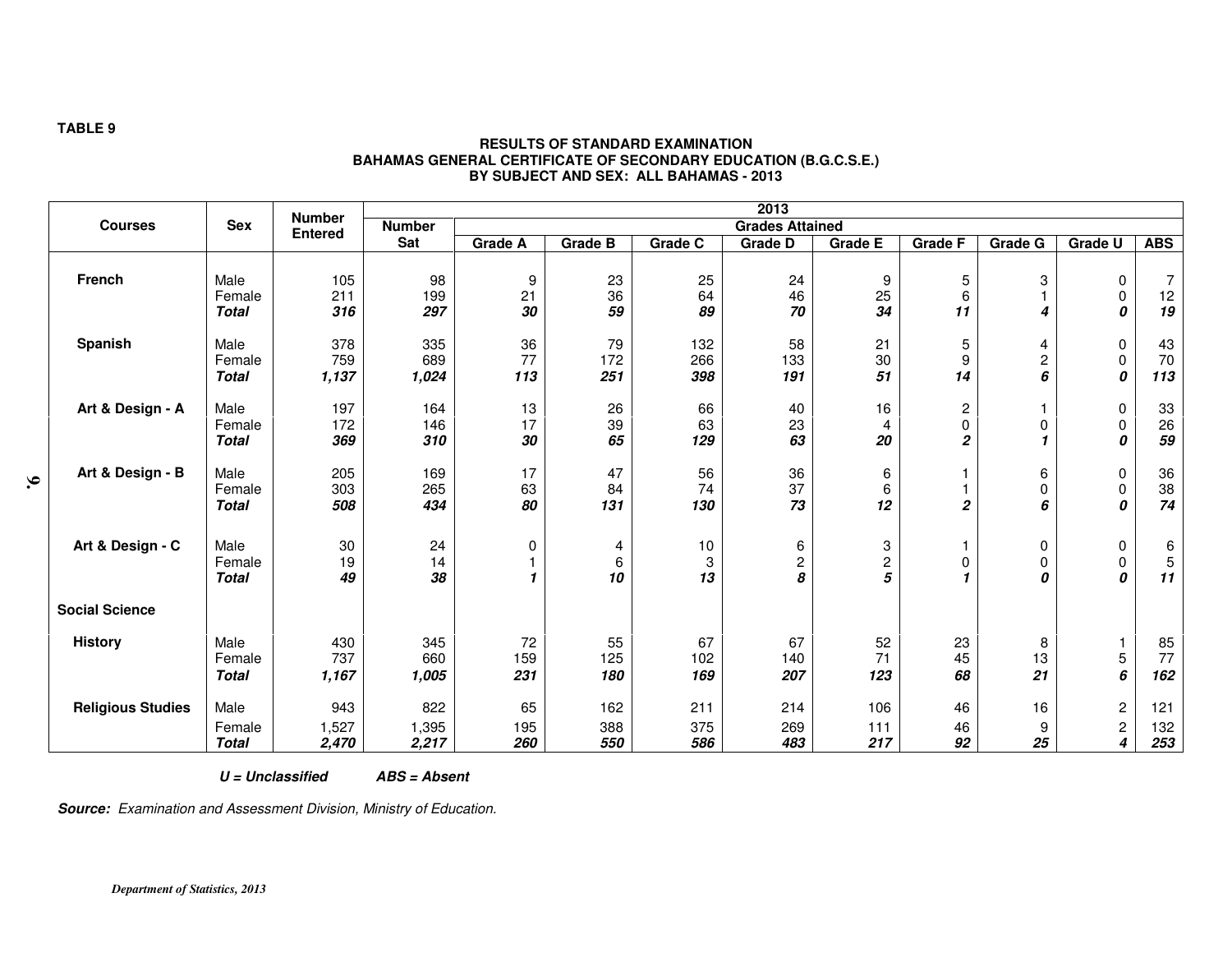|                                |                                | <b>Number</b>       |                     |                 |                 |                   | 2013              |                            |                |                          |                     |                 |
|--------------------------------|--------------------------------|---------------------|---------------------|-----------------|-----------------|-------------------|-------------------|----------------------------|----------------|--------------------------|---------------------|-----------------|
| <b>Courses</b>                 | <b>Sex</b>                     | <b>Entered</b>      | <b>Number</b>       |                 |                 |                   |                   | <b>Grades Attained</b>     |                |                          |                     |                 |
|                                |                                |                     | Sat                 | <b>Grade A</b>  | <b>Grade B</b>  | <b>Grade C</b>    | <b>Grade D</b>    | Grade E                    | <b>Grade F</b> | <b>Grade G</b>           | <b>Grade U</b>      | <b>ABS</b>      |
| Geography                      | Male<br>Female<br><b>Total</b> | 490<br>413<br>903   | 410<br>364<br>774   | 61<br>54<br>115 | 86<br>76<br>162 | 120<br>104<br>224 | 84<br>80<br>164   | 39<br>33<br>72             | 17<br>15<br>32 | 3<br>$\overline{c}$<br>5 | 0<br>0<br>0         | 80<br>49<br>129 |
| <b>Business</b>                |                                |                     |                     |                 |                 |                   |                   |                            |                |                          |                     |                 |
| <b>Book-keeping/Accounts</b>   | Male<br>Female<br><b>Total</b> | 248<br>459<br>707   | 225<br>431<br>656   | 40<br>76<br>116 | 15<br>30<br>45  | 32<br>50<br>82    | 20<br>42<br>62    | 26<br>52<br>78             | 23<br>49<br>72 | 15<br>50<br>65           | 54<br>82<br>136     | 23<br>28<br>51  |
| <b>Office Procedures</b>       | Male<br>Female<br><b>Total</b> | 87<br>305<br>392    | 68<br>238<br>306    | 4<br>26<br>30   | 21<br>49<br>70  | 19<br>65<br>84    | 12<br>54<br>66    | 8<br>31<br>39              | 4<br>12<br>16  | 0<br>1                   | 0<br>0<br>0         | 19<br>67<br>86  |
| <b>Typewriting</b>             | Male<br>Female<br><b>Total</b> | 362<br>767<br>1,129 | 348<br>739<br>1,087 | 15<br>51<br>66  | 25<br>83<br>108 | 100<br>224<br>324 | 108<br>217<br>325 | 51<br>107<br>158           | 31<br>37<br>68 | 12<br>11<br>23           | 6<br>9<br>15        | 14<br>28<br>42  |
| <b>Economics</b>               | Male<br>Female<br><b>Total</b> | 132<br>190<br>322   | 119<br>167<br>286   | 27<br>43<br>70  | 21<br>26<br>47  | 17<br>13<br>30    | 11<br>26<br>37    | 12<br>23<br>35             | 11<br>18<br>29 | 11<br>7<br>18            | 9<br>11<br>20       | 13<br>23<br>36  |
| <b>Commerce</b>                | Male<br>Female<br><b>Total</b> | 174<br>360<br>534   | 148<br>309<br>457   | 35<br>39<br>74  | 28<br>57<br>85  | 22<br>65<br>87    | 25<br>66<br>91    | 19<br>49<br>68             | 13<br>26<br>39 | 5<br>6<br>11             | 1<br>$\overline{c}$ | 26<br>51<br>77  |
| <b>Carpentry &amp; Joinery</b> | Male<br>Female<br><b>Total</b> | 263<br>28<br>291    | 203<br>24<br>227    | 24<br>0<br>24   | 38<br>4<br>42   | 50<br>11<br>61    | 54<br>5<br>59     | 21<br>$\overline{c}$<br>23 | 13<br>2<br>15  | 2<br>0<br>2              | 0<br>-1             | 60<br>4<br>64   |

#### **RESULTS OF STANDARD EXAMINATION BAHAMAS GENERAL CERTIFICATE OF SECONDARY EDUCATION (B.G.C.S.E.) BY SUBJECT AND SEX: ALL BAHAMAS - 2013**

 **U = Unclassified ABS = Absent** 

**Source:** Examination and Assessment Division, Ministry of Education.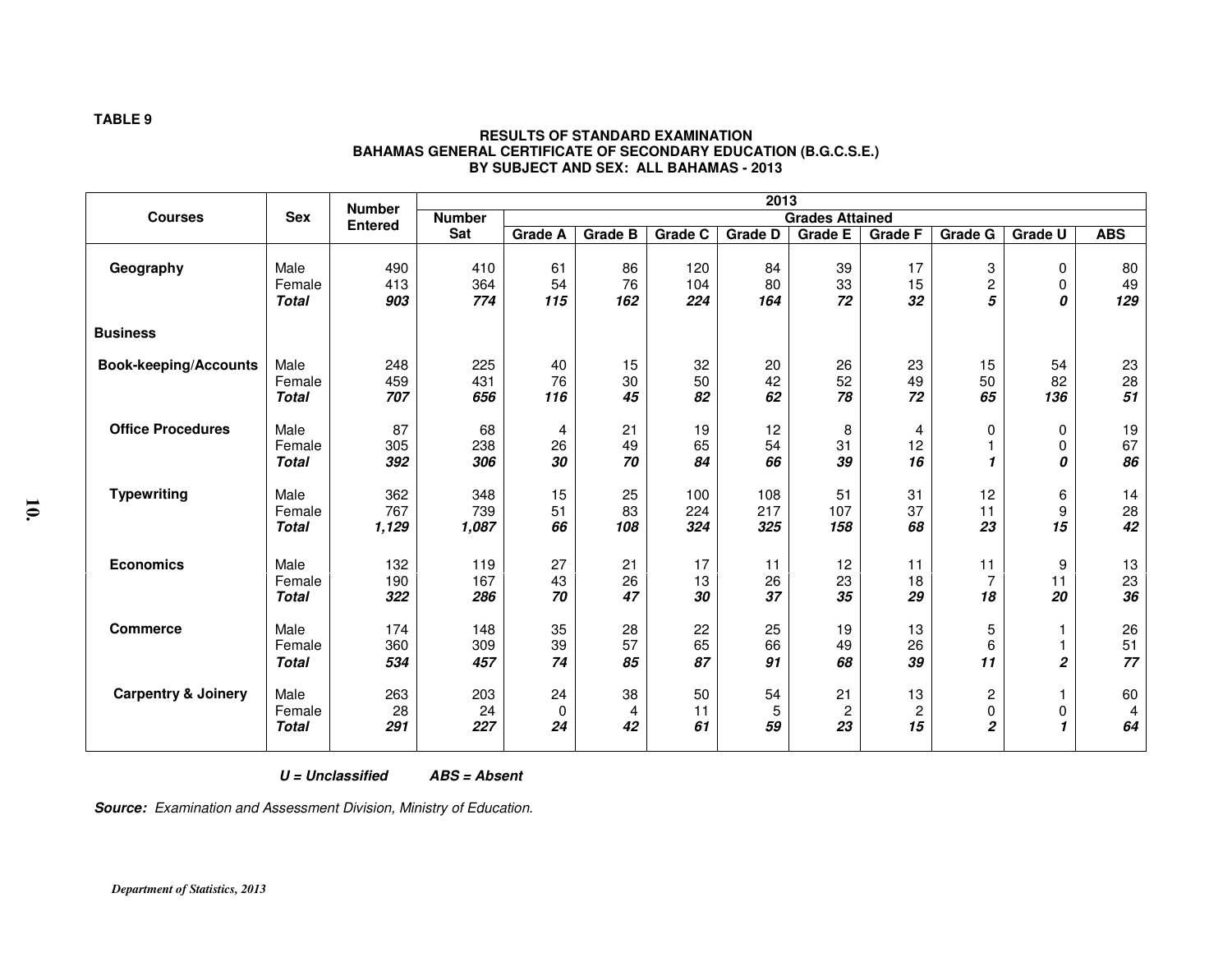|                                | <b>Sex</b>   | <b>Number</b><br><b>Entered</b> | 2013                                    |                |                |         |                |                |                |                |                |            |  |
|--------------------------------|--------------|---------------------------------|-----------------------------------------|----------------|----------------|---------|----------------|----------------|----------------|----------------|----------------|------------|--|
| <b>Courses</b>                 |              |                                 | <b>Number</b><br><b>Grades Attained</b> |                |                |         |                |                |                |                |                |            |  |
|                                |              |                                 | Sat                                     | <b>Grade A</b> | <b>Grade B</b> | Grade C | <b>Grade D</b> | <b>Grade E</b> | <b>Grade F</b> | <b>Grade G</b> | <b>Grade U</b> | <b>ABS</b> |  |
|                                |              |                                 |                                         |                |                |         |                |                |                |                |                |            |  |
| <b>Graphical Communication</b> | Male         | 298                             | 272                                     | 16             | 61             | 92      | 60             | 29             | 9              | 5              | 0              | 26         |  |
|                                | Female       | 48                              | 41                                      | 6              | 13             | 14      | 5              | 3              | $\Omega$       | 0              | $\Omega$       | 7          |  |
|                                | <b>Total</b> | 346                             | 313                                     | 22             | 74             | 106     | 65             | 32             | 9              | 5              | 0              | 33         |  |
| <b>Electrical Installation</b> | Male         | 171                             | 160                                     | 6              | 30             | 24      | 43             | 29             | 19             | 5              | 4              | 11         |  |
|                                | Female       | 15                              | 15                                      | 5              | 3              |         | 4              |                |                | 0              | 0              | 0          |  |
|                                | <b>Total</b> | 186                             | 175                                     | 11             | 33             | 25      | 47             | 30             | 20             | 5              | 4              | 11         |  |
| <b>Auto Mechanics</b>          | Male         | 94                              | 77                                      | 4              | 16             | 21      | 20             | 14             | $\overline{c}$ | 0              | 0              | 17         |  |
|                                | Female       | 17                              | 16                                      |                | 5              | 9       |                | $\Omega$       | 0              | 0              | 0              |            |  |
|                                | <b>Total</b> | 111                             | 93                                      | 5              | 21             | 30      | 21             | 14             | 2              | 0              | 0              | 18         |  |
| <b>Clothing Construction</b>   | Male         | 22                              | 14                                      | 0              | 0              | 3       | 3              | 3              | $\overline{c}$ | $\overline{c}$ |                | 8          |  |
|                                | Female       | 184                             | 157                                     | 5              | 29             | 29      | 37             | 34             | 16             | 5              | $\overline{c}$ | 27         |  |
|                                | <b>Total</b> | 206                             | 171                                     | 5              | 29             | 32      | 40             | 37             | 18             | $\overline{z}$ | 3              | 35         |  |
| <b>Food and Nutrition</b>      | Male         | 135                             | 111                                     | 5              | 11             | 42      | 44             |                | $\overline{c}$ | 0              | 0              | 24         |  |
|                                | Female       | 519                             | 455                                     | 24             | 84             | 168     | 144            | 32             |                | $\overline{c}$ | $\Omega$       | 64         |  |
|                                | <b>Total</b> | 654                             | 566                                     | 29             | 95             | 210     | 188            | 39             | 3              | $\overline{2}$ | n              | 88         |  |
| <b>Music</b>                   | Male         | 198                             | 177                                     | 33             | 56             | 48      | 27             | 8              | 4              |                | 0              | 21         |  |
|                                | Female       | 156                             | 136                                     | 26             | 40             | 38      | 23             | 6              | 3              | 0              | 0              | 20         |  |
|                                | <b>Total</b> | 354                             | 313                                     | 59             | 96             | 86      | 50             | 14             | 7              | 1              | Ω              | 41         |  |
|                                |              |                                 |                                         |                |                |         |                |                |                |                |                |            |  |

#### **RESULTS OF STANDARD EXAMINATION BAHAMAS GENERAL CERTIFICATE OF SECONDARY EDUCATION (B.G.C.S.E.) BY SUBJECT AND SEX: ALL BAHAMAS - 2013**

 **U = Unclassified ABS = Absent** 

**Source:** Examination and Assessment Division, Ministry of Education.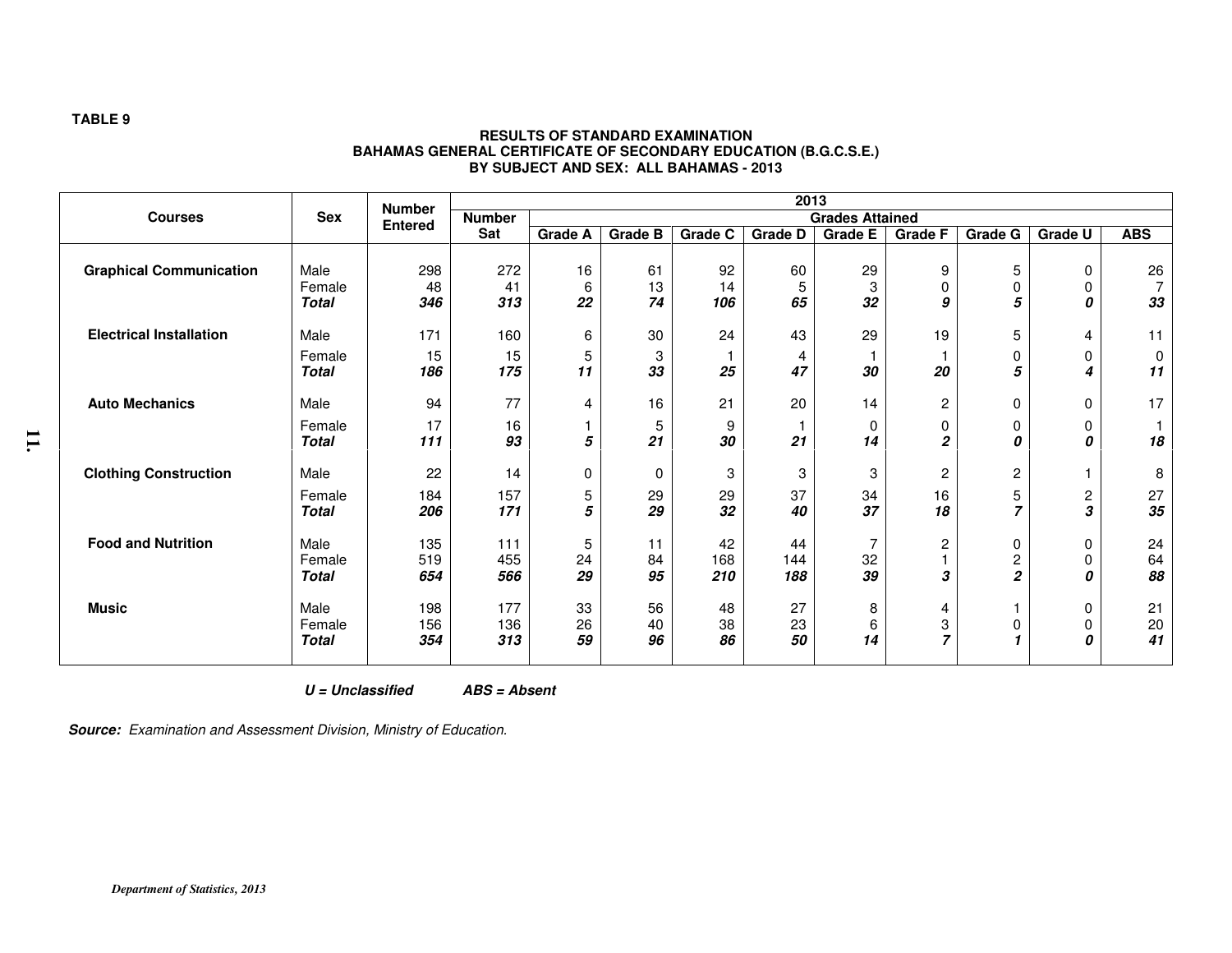|                          |                    | <b>Number</b>  |                   | 2013<br><b>Grades Attained</b> |                |         |                |                |                |                |                  |            |
|--------------------------|--------------------|----------------|-------------------|--------------------------------|----------------|---------|----------------|----------------|----------------|----------------|------------------|------------|
| <b>Courses</b>           | <b>Sex</b>         | <b>Entered</b> | <b>Number Sat</b> |                                |                |         |                |                |                |                |                  |            |
|                          |                    |                |                   | <b>Grade A</b>                 | <b>Grade B</b> | Grade C | <b>Grade D</b> | <b>Grade E</b> | <b>Grade F</b> | <b>Grade G</b> | Grade U          | <b>ABS</b> |
| <b>Mathematics</b>       | Male               | 3,384          | 3,060             | 277                            | 258            | 680     | 254            | 302            | 610            | 320            | 359              | 324        |
|                          | Female             | 3,795          | 3,523             | 410                            | 292            | 797     | 328            | 355            | 666            | 318            | 357              | 272        |
|                          | <b>Total</b>       | 7,179          | 6,583             | 687                            | 550            | 1,477   | 582            | 657            | 1,276          | 638            | 716              | 596        |
|                          |                    |                |                   |                                |                |         |                |                |                |                |                  |            |
| <b>English Language</b>  | Male               | 3,337          | 3,060             | 149                            | 531            | 753     | 779            | 428            | 225            | 117            | 78               | 277        |
|                          | Female             | 3,609          | 3,415             | 354                            | 897            | 917     | 706            | 344            | 123            | 51             | 23               | 194        |
|                          | <b>Total</b>       | 6,946          | 6,475             | 503                            | 1,428          | 1,670   | 1,485          | 772            | 348            | 168            | 101              | 471        |
| <b>General Science</b>   | Male               | 1,980          | 1,842             | 229                            | 269            | 348     | 232            | 243            | 243            | 176            | 102              | 138        |
|                          | Female             | 2,320          | 2,201             | 291                            | 289            | 416     | 281            | 269            | 286            | 204            | 165              | 119        |
|                          | <b>Total</b>       | 4,300          | 4,043             | 520                            | 558            | 764     | 513            | 512            | 529            | 380            | 267              | 257        |
|                          |                    |                |                   |                                |                |         |                |                |                |                |                  |            |
| <b>Health Science</b>    | Male               | 1,812          | 1,677             | 129                            | 207            | 364     | 269            | 293            | 249            | 130            | 36               | 135        |
|                          | Female             | 2,177          | 2,043             | 196                            | 332            | 453     | 323            | 367            | 257            | 98             | 17               | 134        |
|                          | <b>Total</b>       | 3,989          | 3,720             | 325                            | 539            | 817     | 592            | 660            | 506            | 228            | 53               | 269        |
|                          |                    |                |                   |                                |                |         |                |                |                |                |                  |            |
| <b>Religious Studies</b> | Male               | 2,263          | 2,137             | 79                             | 274            | 450     | 337            | 327            | 256            | 218            | 196              | 126        |
|                          | Female             | 2,597          | 2,496             | 211                            | 470            | 554     | 379            | 337            | 247            | 183            | 115              | 101        |
|                          | <b>Total</b>       | 4,860          | 4,633             | 290                            | 744            | 1,004   | 716            | 664            | 503            | 401            | 311              | 227        |
| <b>Social Studies</b>    | Male               | 1,933          | 1,741             | 184                            | 357            | 370     | 420            | 257            | 120            | 33             | 0                | 192        |
|                          | Female             | 2,244          | 2,092             | 315                            | 454            | 466     | 527            | 231            | 79             | 20             | 0                | 152        |
|                          | <b>Total</b>       | 4,177          | 3,833             | 499                            | 811            | 836     | 947            | 488            | 199            | 53             | 0                | 344        |
|                          |                    |                |                   |                                |                |         |                |                |                |                |                  |            |
| <b>Home Economics</b>    | Male               | 177            | 139               | 3                              | 17             | 53      | 46             | 17             | 3              | 0              | 0                | 38         |
|                          | Female             | 743            | 654               | 31                             | 77             | 254     | 200            | 76             | 14             | 2              | $\mathbf 0$      | 89         |
|                          | <b>Total</b>       | 920            | 793               | 34                             | 94             | 307     | 246            | 93             | 17             | 2              | 0                | 127        |
|                          |                    |                |                   |                                |                |         |                |                |                |                |                  |            |
| Art                      | Male               | 414            | 332               | 6                              | 76             | 148     | 69             | 27             | 6              | $\mathbf 0$    | 0                | 82<br>58   |
|                          | Female             | 364            | 306               | 15                             | 59             | 171     | 43             | 16             | $\overline{c}$ | 0              | $\mathbf 0$      |            |
|                          | <b>Total</b>       | 778            | 638               | 21                             | 135            | 319     | 112            | 43             | 8              | 0              | 0                | 140        |
| <b>Craft Study</b>       | Male               | 305            | 257               |                                | 57             | 110     | 68             | 16             | 5              |                |                  | 48         |
|                          |                    | 472            |                   |                                |                |         |                |                |                | 0              | 0                | 52         |
|                          | Female             |                | 420               | 12                             | 98             | 206     | 78             | 20             | 6              | 0              | 0                |            |
|                          | <b>Total</b>       | 777            | 677               | 13                             | 155            | 316     | 146            | 36             | 11             | 0              | $\boldsymbol{0}$ | 100        |
| <b>Technical Drawing</b> | Male               | 434            | 364               | 69                             | 113            | 103     | 45             | 24             | 9              |                | 0                | 70         |
|                          | Female             | 137            | 127               | 38                             | 35             | 36      | 10             | 5              |                | 1              |                  | $10$       |
|                          | <b>Total</b>       | 571            | 491               | 107                            | 148            | 139     | 55             | 29             | 10             | $\overline{2}$ |                  | 80         |
|                          | $U =$ Unclassified |                | ABS = Absent      |                                |                |         |                |                |                |                |                  |            |

# **RESULTS OF STANDARD EXAMINATION BAHAMAS JUNIOR CERTIFICATE OF EDUCATION (B.J.C.) BY SUBJECT AND SEX: ALL BAHAMAS - 2013**

**Source:** Examination and Assessment Division, Ministry of Education.

#### **TABLE 10**